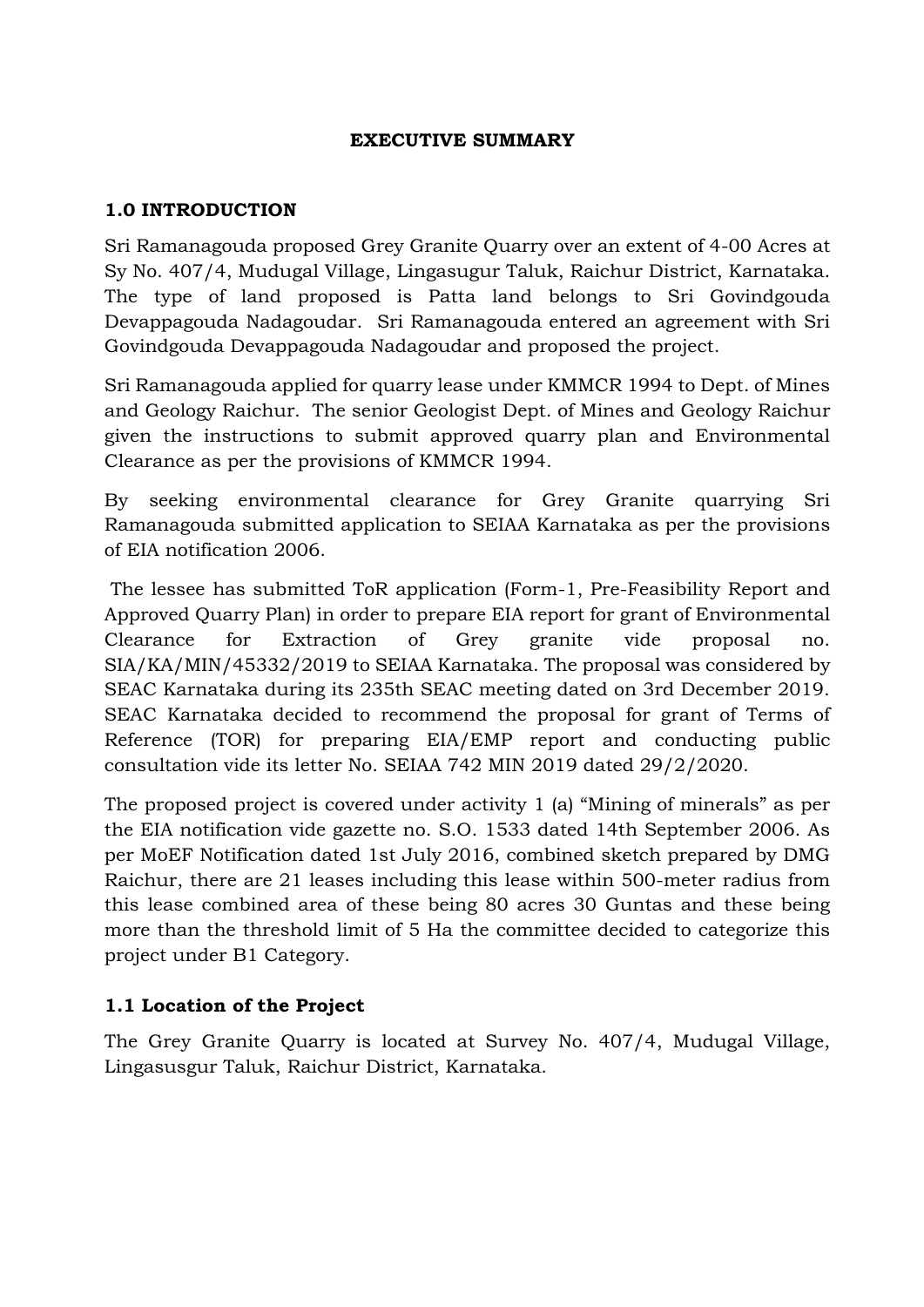| <b>S1.</b><br><b>No</b> | <b>Particulars</b>                               | <b>Details</b>                                                           |                      |             |  |
|-------------------------|--------------------------------------------------|--------------------------------------------------------------------------|----------------------|-------------|--|
| 1.                      | Project Location                                 | Sy No: 407/4                                                             |                      |             |  |
|                         |                                                  | Mudugal - Village                                                        |                      |             |  |
|                         |                                                  | Lingasugur - Taluk                                                       |                      |             |  |
|                         |                                                  | Raichur - District                                                       |                      |             |  |
|                         |                                                  | Karnataka.                                                               |                      |             |  |
| 2.                      | Latitude/Longitude                               | S1 No.                                                                   | Latitude             | Longitude   |  |
|                         |                                                  | 1                                                                        | $15^{\circ}59'11.5"$ | 76°27'49.3" |  |
|                         |                                                  | 2                                                                        | $15^{\circ}59'10.7"$ | 76°27'50.6" |  |
|                         |                                                  | 3                                                                        | $15^{\circ}59'01.5"$ | 76°27'46.8" |  |
|                         |                                                  | 4                                                                        | $15^{\circ}59'59.6"$ | 76°27'44.8" |  |
|                         |                                                  | 5                                                                        | 15°59'00.0"          | 76°27'44.4" |  |
| 3.                      | Location covered in Topo sheet<br>N <sub>o</sub> | 56D/8                                                                    |                      |             |  |
| 4.                      | <b>Climatic Conditions</b>                       | Avg. Ambient air temp 17.70 C to 450 C<br>$\bullet$                      |                      |             |  |
|                         |                                                  | Avg. Annual rainfall 621 mm                                              |                      |             |  |
|                         |                                                  | Source: CGWB Raichur                                                     |                      |             |  |
| 5.                      | Site elevation above Mean Sea                    | Highest Elevation: 539 m MSL<br>$\bullet$<br>Lowest elevation: 535 m MSL |                      |             |  |
|                         | Level                                            |                                                                          |                      |             |  |
| 6.                      | Type of Land                                     | Patta Land converted for quarrying                                       |                      |             |  |
| 7.                      | Site topography                                  | Flat Terrain and having gentle slope towards North-                      |                      |             |  |
|                         |                                                  | Eastern side                                                             |                      |             |  |
| 8.                      | Nearest roadway                                  | SH 29 - 1.1 Km NW (Gangavathi -Lingasugur Road)                          |                      |             |  |
| 9.                      | <b>Nearest Railway Station</b>                   | Raichur railway Station - 96.4 Km (NE)                                   |                      |             |  |
| 10.                     | Nearest Airport                                  | Rajiv Gandhi International Airport - 251.4 Km (NE)                       |                      |             |  |
| 11.                     | Nearest village/major town                       | Vyasa Nandihal Village 2.0 km, (S)<br>Lingasugur Town - 19.6 Km (S)      |                      |             |  |
| 12.                     | Ecologically sensitive zone                      | None within 10 km radius area                                            |                      |             |  |
|                         | Nearest Reserved/Protected                       | None within 10 km radius area                                            |                      |             |  |
| 13.                     | forests                                          |                                                                          |                      |             |  |
| 14.                     | Historical/tourist places                        | None within 5 km radius of mine lease area                               |                      |             |  |
| 15.                     | Nearest water bodies                             | Tungabhadra Right bank Canal – 2.0 Km (S)                                |                      |             |  |
| 16.                     | Seismic zone                                     | The area is not known for natural hazards.                               |                      |             |  |
|                         |                                                  | Seismically, this area is categorized under Zone-II                      |                      |             |  |
|                         |                                                  | as per IS-1893 (Part-1)-2002.                                            |                      |             |  |
|                         |                                                  | Hence, seismically the site is a stable zone.                            |                      |             |  |

# **TABLE 1.0: SALIENT FEATURES OF THE PROJECT SITE**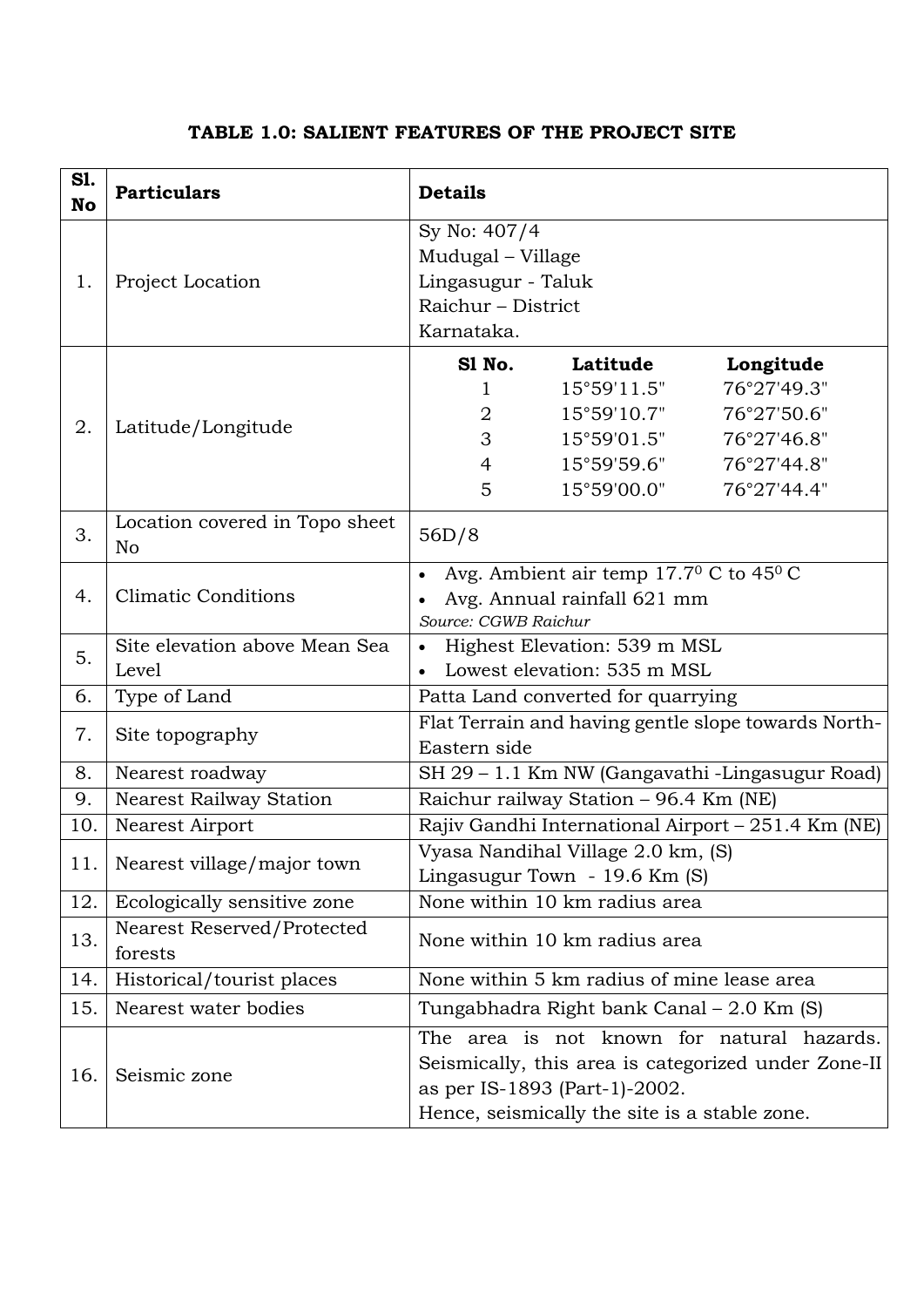#### **2.0 PROJECT DESCRIPTION**

### **2.1 Method of Quarrying**

Quarrying of Grey Granite on a small scale by semi-mechanized method of opencast workings will be carried out. All the operations are carried out by semimechanized method using excavation, drilling and wire saw cutting will be engaged.

### **2.2 Anticipated life of the quarry**

The life of the mine will be till the reserve gets ended i.e. for 5 Years at the current proposed rate and per the current reserve estimation.

## **2.3 Conceptual Quarry Plan**

After complete extraction of estimated reserves, the reclamation of area of land affected by mining activities will be taken up in order to restore to its original use to the possible extent. The reclamation measures proposed will be backfilling in a phased programme wherever it is necessary. The deep pits after completion of mining which could be serve as a water pond, will not be consider for back filling and will be left as it is after taking necessary land scoping and providing protective measures in the aspects of safety.

#### **2.4 Waste Generation & Disposal**

During the course of quarrying apart from the granite blocks other waste materials like top soil, overburden and dressed waste material are generated

The generation of waste during the course of quarrying for 5 years' period will be about be 27,864 Cum (83,592 tons) transported to the dump yard. The area selected for dump yard is around 0-20 acres is sufficient to accommodate the waste generated during the course of 5 years. The height of the dumps will be maintained average 10 mtrs. from the ground surface taking necessary measures to maintain the dump slope at the angle of 370 natural slope from the horizontal for proper stability, keeping a road width of 5 mtrs. with 1 in 16 gradients.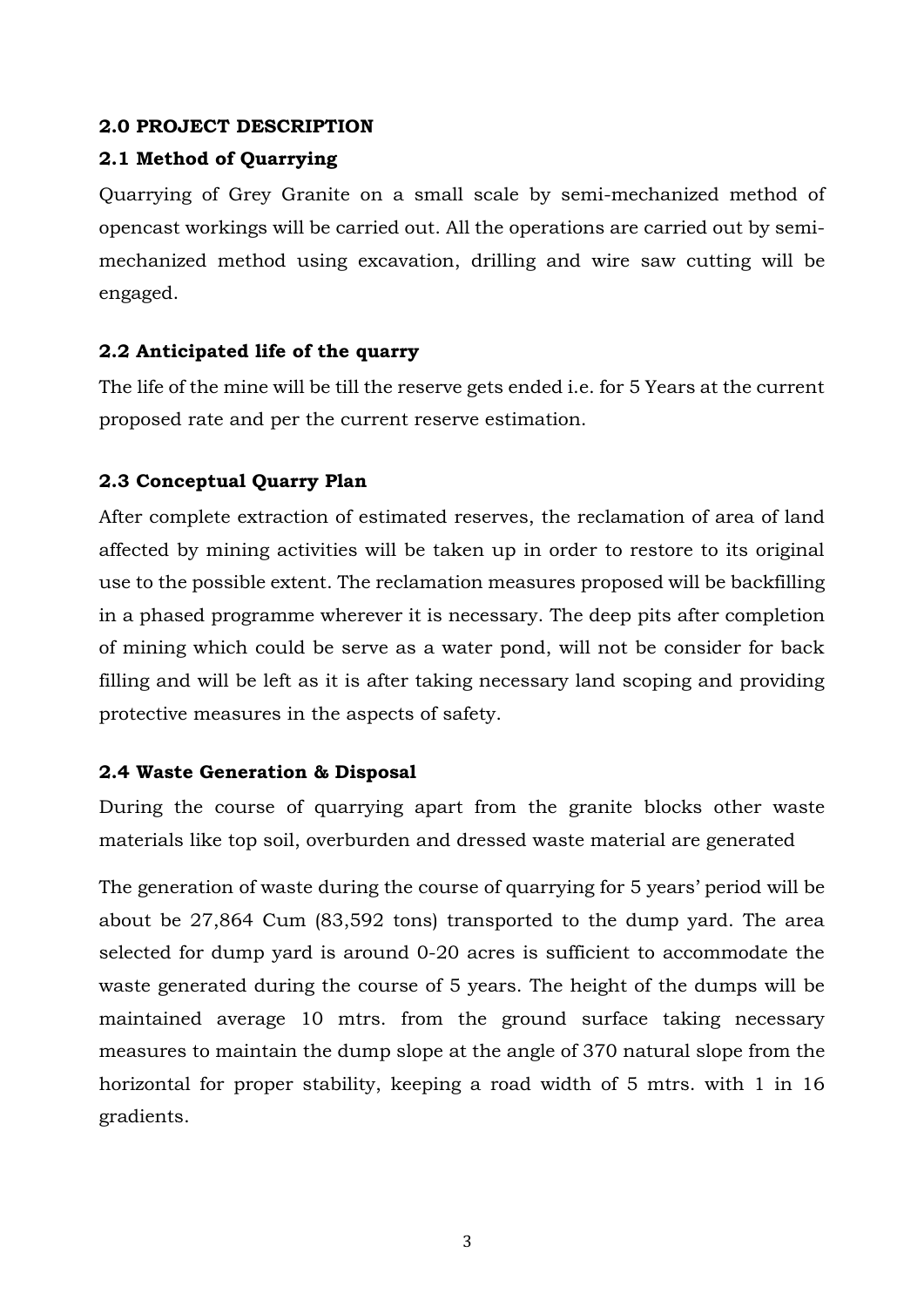### **2.5 Water Requirement & Source**

Total water requirement for the project will be 6.6 KLD, Requirement is met by procurement of water from the bore wells from nearby villages and nearby Tankers.

### **2.6 Manpower Requirement**

The proposed quarry provides direct employment of 30 people Most of the directly employed manpower falls under skilled category and the respective distribution / numbers is follows. Preference will be given to the local people as per their eligibility.

### **2.7 Site Infrastructure**

The quarry has its own office in project site canteen, first-aid center etc. quarry office is well connected with wireless and telephone, internet & e-mail facilities for communication. The quarry is provided with a workshop to undertake repairs and regular maintenance of mining machinery deployed.

### **3.0 EXISTING ENVIRONMENTAL SCENARIO**

Baseline Environmental Studies Meteorology & Ambient Air Quality

Summary of Meteorological data generated at site (November 2019 to January 2020

| Temperature $(^{\circ}C)$ | 13.5 to 34.1°C |  |
|---------------------------|----------------|--|
| Relative Humidity (%)     | 41% to 67%     |  |
| <b>Wind Direction</b>     | <b>SW</b>      |  |
| Calm wind $\%$            | 11.02%         |  |

## **3.1 Ambient Air Quality Status**

From the results, it is observed that the ambient air quality with respect to PM10, PM2.5, SO2, and NOx at all the monitoring locations is within the permissible limits specified by CPCB.

## **3.2 Ambient Noise Levels**

Ambient noise level monitoring is carried out at the 11 monitoring locations, those were selected for ambient air quality monitoring. The monitoring results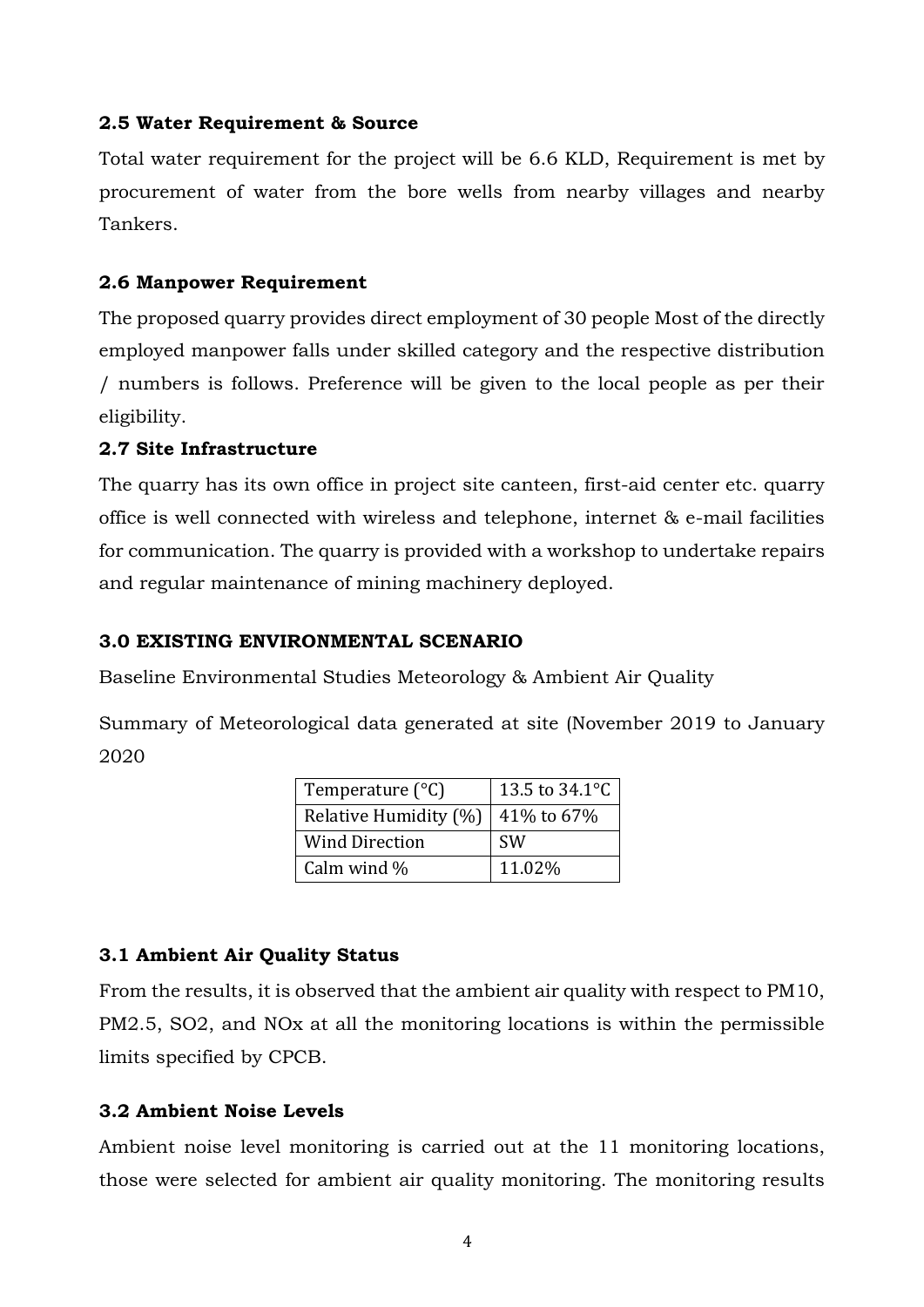are within limits.

# **3.3 Biological Environment**

There is no National Park, Wildlife Sanctuary and Biosphere Reserve within 10 km radius.

## **Proposed Biological Environment Conservation Measures**

- Thick Green belt will be developed around Quarry lease area and along transport road.
- Periodic maintenance of mineral transport road
- Regular sprinkling of water through mobile tanker on mineral transport road
- Mineral carrying trucks are loaded with only the stipulated quantity to avoid overloading and covered with tarpaulin to avoid spillage.

## **3.4 Socio-economic Environment**

- There is no habitation in and adjacent the site. There is no rehabilitation and resettlement involved in the project.
- The said Quarry provides direct employment to 30 people. Most of the directly employed manpower falls under skilled category and the respective distribution / numbers is follows. Preference will be given to the local people as per their eligibility.
- The existing infrastructure facilities are sufficient to cater the needs of the granite Quarry. However, the Quarry management will take efforts as a part of CER for improvement in civic amenities like sanitation, drinking water facilities, transport road, etc. in the nearby villages.

# **4.0 ENVIRONMENTAL MONITORING PROGRAM**

An Environmental Management Cell (EMC) will be established in the Quarry under the control of Quarry Manager. The EMC will be headed by an Environmental Officer having adequate qualification and experience in the field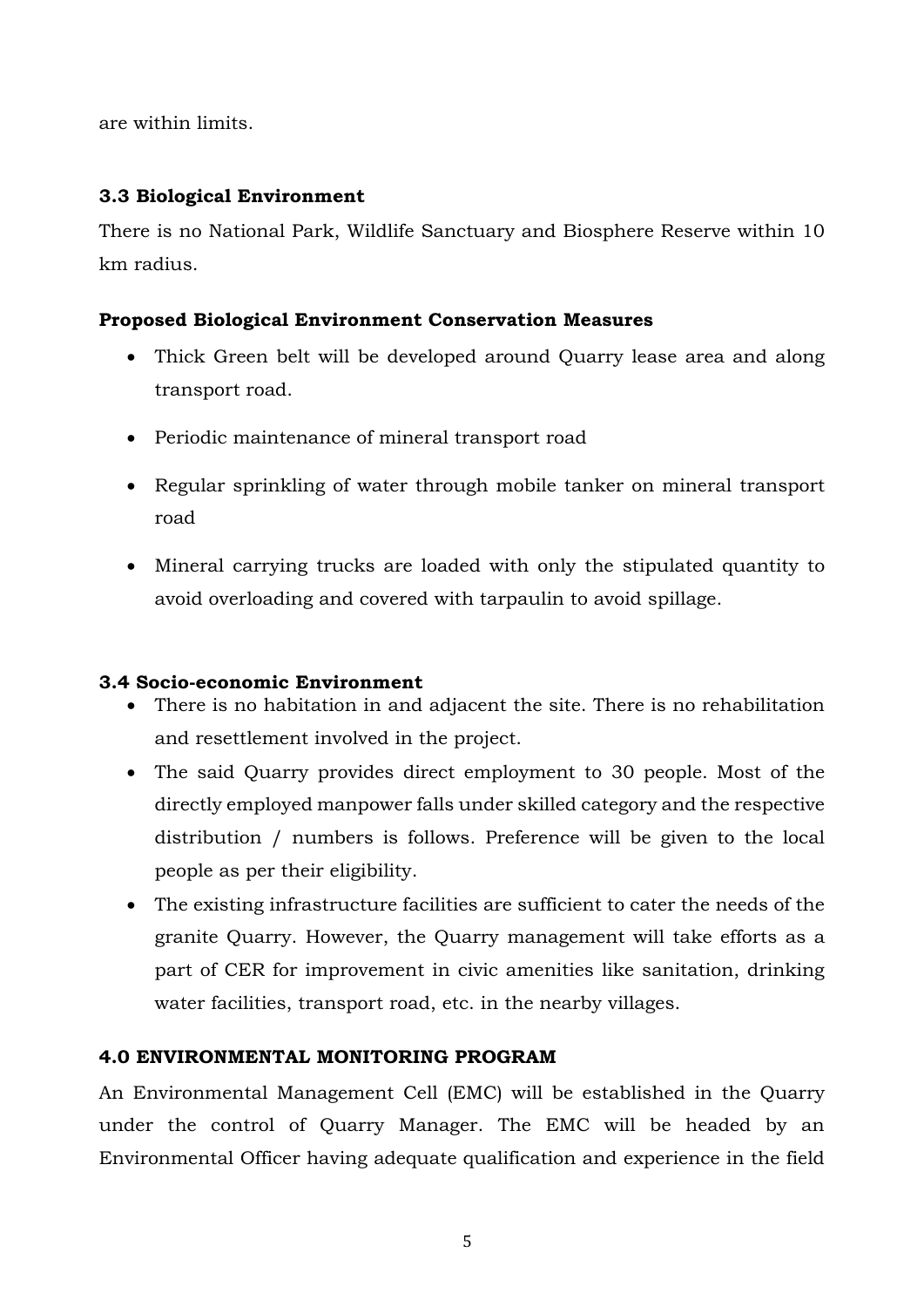of environmental management regular and periodic. Environmental monitoring of Ambient Air Quality, Water table depth, Water quality, Ambient Noise Levels, Soil Quality, CSR activities etc. will be carried out through MOEF accredited agencies and reports will be submitted to KSPCB/ Regional office of MoEF&CC.

## **5.0 RISK ASSESSMENT & DISASTER MANAGEMENT PLAN**

The assessment of risk in the grey granite quarry project has been estimated for Slope failure, Movement of Equipment's, Inundation due to surface water, Dust hazards, Hazards associated with use of Diesel Generator Sets and flooding of lower benches and corresponding mitigation measures are suggested in the EIA report.

## **6.0 PROJECT BENEFITS**

The grey granite quarry project would generate additional employment opportunities which would finally result in improvement in the quality of life of people of the nearby villages. In line with this CER policy, Sri Ramanagouda will carry out community welfare activities in the following areas:

- Community development
- Health care
- Drainage and sanitation
- Roads

## **7.0 ENVIRONMENTAL MANAGEMENT PLAN**

An Environmental Management Plan comprised of following set of mitigation, management, monitoring and institutional measures to be taken during implementation and operation of the project, to eliminate adverse environmental impacts or reduce them to acceptable levels.

Use of the environmental management plan addresses the components of environment, which are likely to be affected by the different operations in the project. The capital cost of the project is approx. Rs 50 Lakhs. It is proposed to provide an amount of Rs. 8.5 Lakh as capital cost and Rs. 5.1 Lakhs per annum as recurring expenses towards implementation of the environmental action plan.